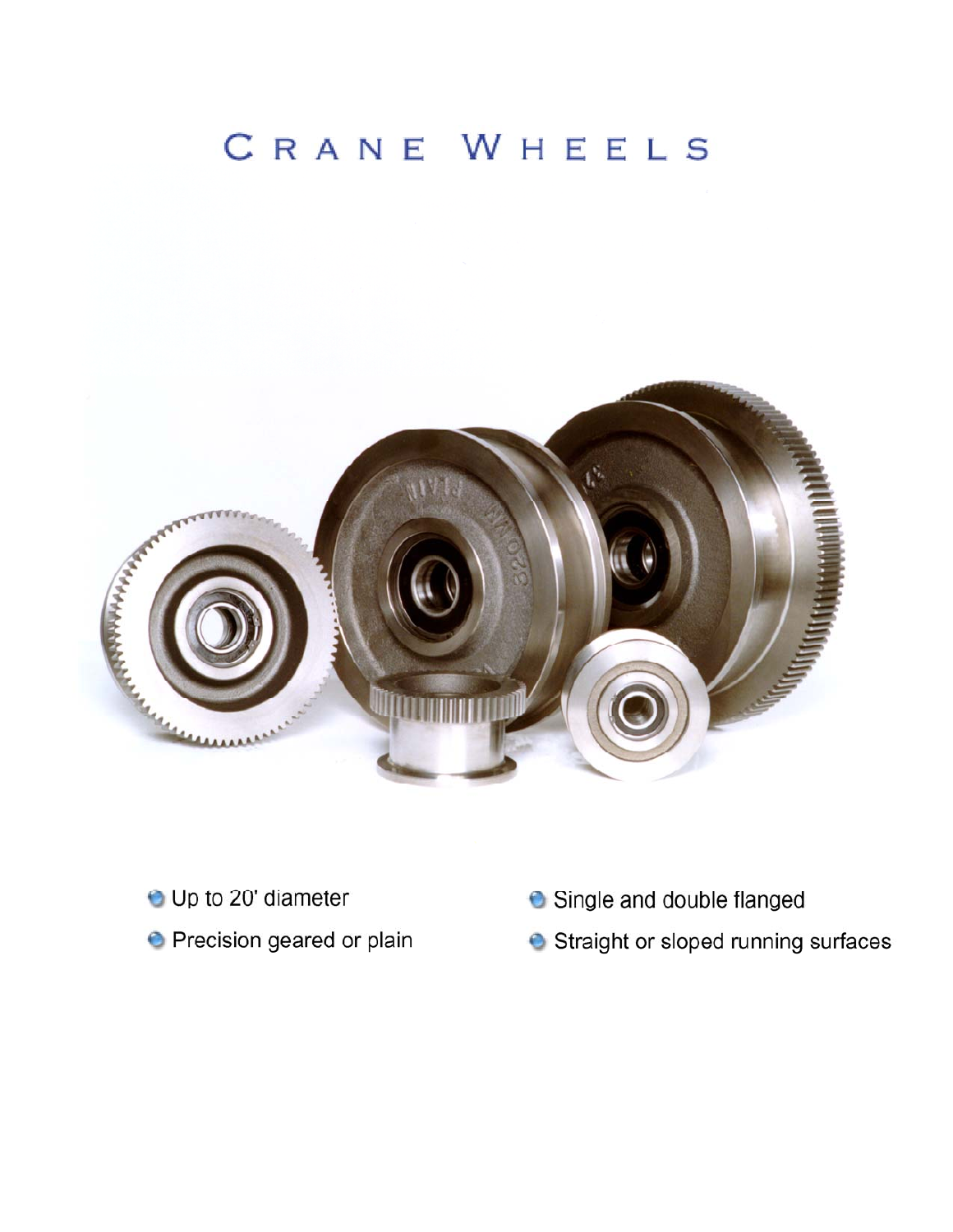## **Crane Wheels**

#### **Single Flange Wheels**





| <b>Model</b> |     | А    | в     | C    | D<br>(Tread<br>Dia.) | Е              | F    | G<br>(Pitch<br>Dia.) | н                        | u<br>(Axle<br>Dia.) | κ    | L                        | м                        | N     | W    | No of<br>Teeth | Gear<br><b>Module</b> | <b>Max Wheel</b><br>Load |
|--------------|-----|------|-------|------|----------------------|----------------|------|----------------------|--------------------------|---------------------|------|--------------------------|--------------------------|-------|------|----------------|-----------------------|--------------------------|
| <b>SF130</b> | mm  | 64   | 160   | 62   | 130                  | 6              | 58   | 156                  | $1/2 - 13NC$             | 30                  | 102  | 82                       | 30                       | 162   | 26   | 52             | 3                     | 1497 kg                  |
|              | in  | 2.52 | 6.30  | 2.44 | 5.12                 | 0.24           | 2.28 | 6.14                 | $1/2 - 13NC$             | 1.18                | 4.02 | 3.23                     | 1.18                     | 6.38  | .02  | 52             | 3                     | 3300 lbs                 |
| <b>SF200</b> | mm  | 76   | 229   | 85   | 200                  | 13             | 73   | 247                  | 5/8-11NC                 | 45                  | 153  | 121                      | 30                       | 252   | 40   | 82             | 3                     | 2983 kg                  |
|              | in  | 2.99 | 9.02  | 3.35 | 7.87                 | 0.51           | 2.87 | 9.72                 | 5/8-11NC                 | 1.77                | 6.02 | 4.76                     | .18                      | 9.92  | .57  | 82             | 3                     | 6578 lbs                 |
| <b>SF315</b> | mm  |      | 346   | 120  | 315                  | $\blacksquare$ | 110  | 387                  | $\overline{\phantom{0}}$ | 55                  | -    | $\overline{\phantom{a}}$ | $\overline{\phantom{0}}$ | 393   | 55   | 129            | 3                     | 6338 kg                  |
|              | in. |      | 13.62 | 4.72 | 12.40                | -              | 4.33 | 15.24                |                          | 2.17                |      | $\overline{\phantom{0}}$ | $\blacksquare$           | 15.47 | 2.17 | 129            | 3                     | 13975 lbs                |

Flat or tapered tread available on SF130 and SF315

SF200 are supplied with a universal tread (combined flat and tapered). If dimensions are critical, please ask for engineered drawing of SF200 wheel.

### **Axle Modules for Single Flange Wheels**

| <b>Model</b> |    | Α    | в<br>(Axle Dia.) | С    | D    | Е    | F    | G    | (Tapped)     |
|--------------|----|------|------------------|------|------|------|------|------|--------------|
| <b>SFA30</b> | mm | 67   | 30               | 6    | 30   | 82   | 102  | 14   | $1/2 - 13NC$ |
|              | in | 2.64 | 1.18             | 0.24 | 1.18 | 3.23 | 4.02 | 0.55 | $1/2 - 13NC$ |
| <b>SFA45</b> | mm | 90   | 45               | 13   | 30   | 121  | 153  | 16   | 5/8-11NC     |
|              | in | 3.54 | 1.77             | 0.51 | 1.18 | 4.76 | 6.02 | 0.63 | 5/8-11NC     |

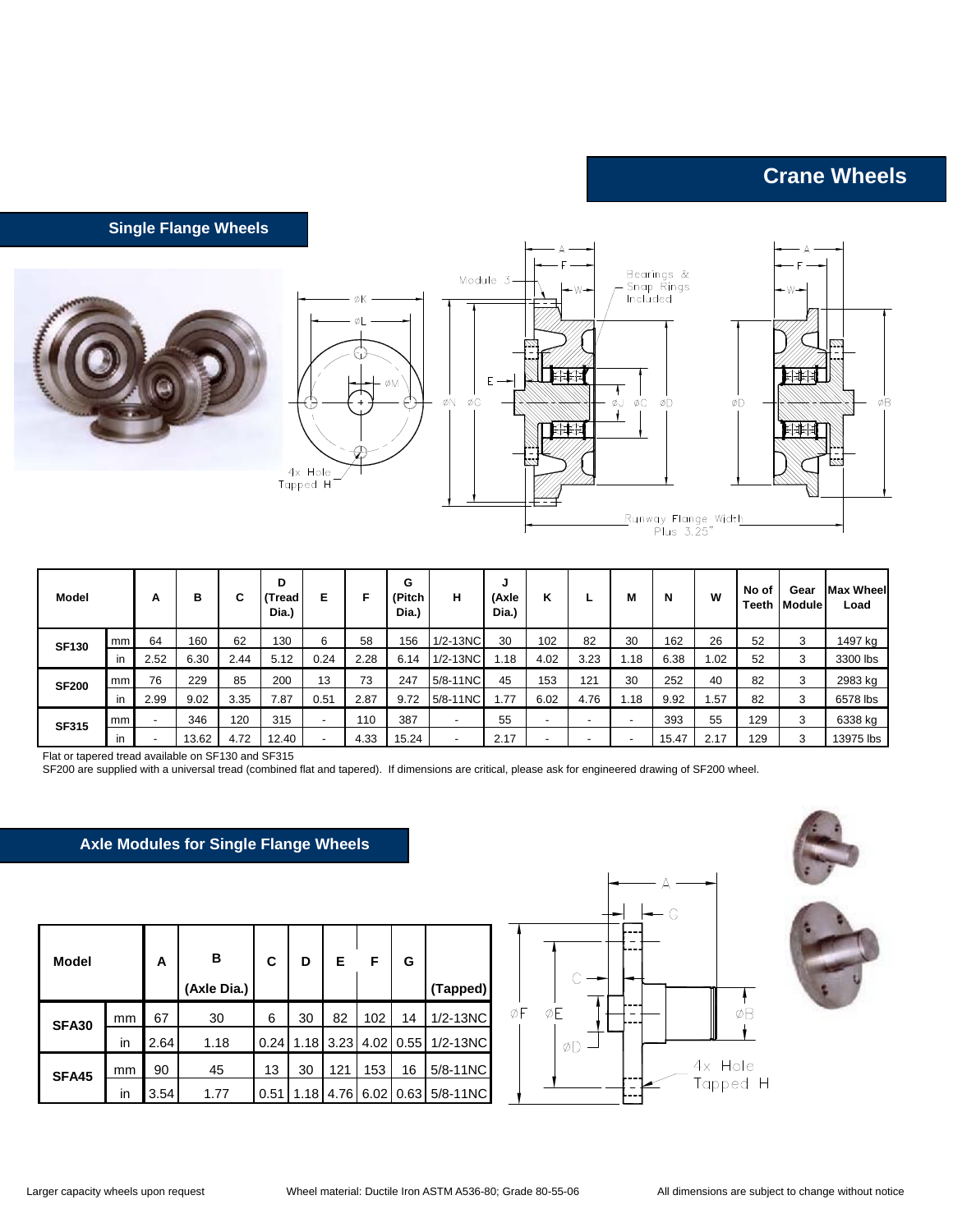





**Double Flange Wheels**

| Model         |    | A    | в     | C    | D<br>(Tread)<br>Dia.) | F    | G<br>(Pitch<br>Dia.) | н    | J<br>(Axle<br>Dia.) | Κ    | N     | W    | No of<br>Teeth | Gear<br><b>Module</b> | No of<br>Brgs. | <b>IMax Wheell Max Rail</b><br>Load | Width   |
|---------------|----|------|-------|------|-----------------------|------|----------------------|------|---------------------|------|-------|------|----------------|-----------------------|----------------|-------------------------------------|---------|
| <b>DF120</b>  | mm | 76   | 147   | 62   | 120                   | 92   | 156                  | 38   | 30                  | 11   | 162   | 49   | 52             | 3                     | $\overline{2}$ | 1836 kg                             |         |
|               | in | 2.99 | 5.79  | 2.44 | 4.72                  | 3.62 | 6.14                 | 1.50 | 1.18                | 0.43 | 6.38  | 1.91 | 52             | 3                     | 2              | 4048 lbs                            | 44 mm   |
| <b>DF120B</b> | mm | 76   | 147   | 62   | 120                   | 92   | 156                  | 38   | 30                  | 11   | 162   | 49   | 52             | 3                     | 3              | 2932 kg                             | 1.75 in |
|               | ın | 2.99 | 5.79  | 2.44 | 4.72                  | 3.62 | 6.14                 | 1.50 | 1.18                | 0.43 | 6.38  | 1.91 | 52             | 3                     | 3              | 6465 lbs                            |         |
| <b>DF200</b>  | mm | 84   | 229   | 85   | 200                   | 103  | 247                  | 42   | 45                  | 14   | 252   | 51   | 82             | 3                     | 2              | 3280 kg                             |         |
|               | in | 3.31 | 9.02  | 3.35 | 7.87                  | 4.06 | 9.72                 | 1.65 | 1.77                | 0.55 | 9.92  | 2.02 | 82             | 3                     | $\overline{2}$ | 7232 lbs                            | 47 mm   |
| <b>DF200B</b> | mm | 84   | 229   | 85   | 200                   | 103  | 247                  | 42   | 45                  | 14   | 252   | 51   | 82             | 3                     | 3              | 5767 kg                             | 1.87 in |
|               | in | 3.31 | 9.02  | 3.35 | 7.87                  | 4.06 | 9.72                 | 1.65 | 1.77                | 0.55 | 9.92  | 2.02 | 82             | 3                     | 3              | 12716 lbs                           |         |
| <b>DF320</b>  | mm | 103  | 346   | 120  | 320                   | 135  | 387                  | 52   | 55                  | 17   | 393   | 64   | 129            | 3                     | $\overline{2}$ | 6850 kg                             |         |
|               | in | 4.06 | 13.62 | 4.72 | 12.60                 | 5.31 | 15.24                | 2.05 | 2.17                | 0.67 | 15.47 | 2.53 | 129            | 3                     | 2              | 15104 lbs                           | 58 mm   |
| <b>DF320B</b> | mm | 103  | 346   | 120  | 320                   | 135  | 387                  | 52   | 55                  | 17   | 393   | 64   | 129            | 3                     | 3              | 10420 kg                            | 2.31 in |
|               | in | 4.06 | 13.62 | 4.72 | 12.60                 | 5.31 | 15.24                | 2.05 | 2.17                | 0.67 | 15.47 | 2.53 | 129            | 3                     | 3              | 22976 lbs                           |         |
| <b>DF500</b>  | mm | 130  | 550   | 150  | 500                   | 170  | 552                  | 65   | 70                  | 18   | 560   | 89   | 138            | 4                     | 3              | 14822 kg                            | 85 mm   |
|               | in | 5.12 | 21.65 | 5.91 | 19.69                 | 6.69 | 21.73                | 2.56 | 2.76                | 0.71 | 22.05 | 3.51 | 138            | 4                     | 3              | 32683 lbs                           | 3.38 in |

## **Axles for Double Flange Wheels**





| <b>Model</b> |    | A     | в    | C    | D<br>(Axle Dia.) |
|--------------|----|-------|------|------|------------------|
| <b>DFA30</b> | mm | 152   | 14   | 8    | 30               |
|              | in | 5.98  | 0.55 | 0.31 | 1.18             |
| DFA45        | mm | 181   | 14   | 8    | 45               |
|              | in | 7.13  | 0.55 | 0.31 | 1.77             |
| <b>DFA55</b> | mm | 232   | 14   | 8    | 55               |
|              | in | 9.13  | 0.55 | 0.31 | 2.17             |
| DFA70        | mm | 292   | 17   | 10   | 70               |
|              | in | 11.50 | 0.67 | 0.39 | 2.76             |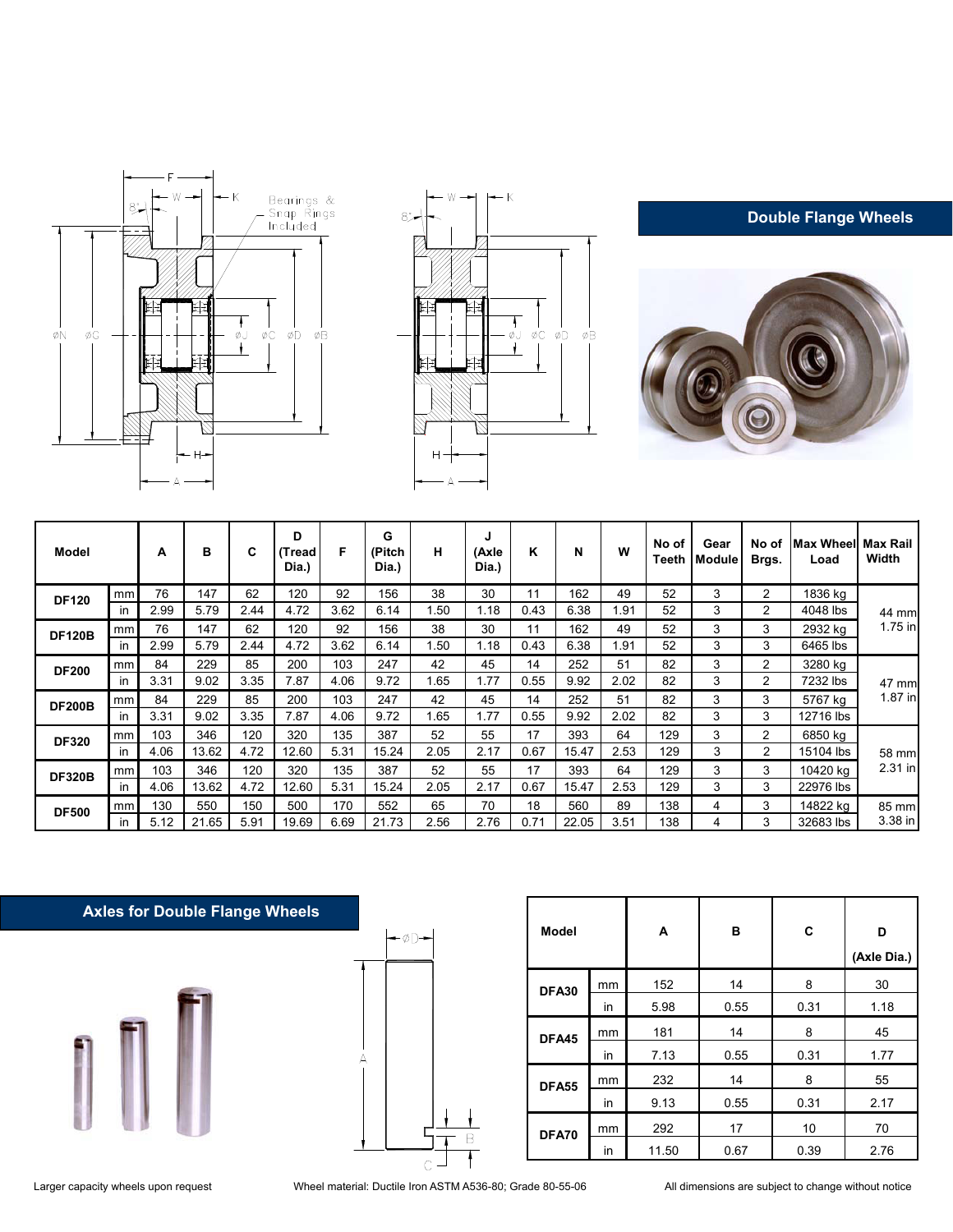**Single Flange Wheels**



## Single Flange Wheel Assembly - Imperial Dimensions

| <b>WHEEL</b> | TREAD |      |     |      | <b>WITH</b><br>M325 PINION |      |     |              |      |                |     |      | <b>PART</b><br>NO. |
|--------------|-------|------|-----|------|----------------------------|------|-----|--------------|------|----------------|-----|------|--------------------|
| <b>TYPE</b>  | DIA.  | E22  | H1  | Н2   | H3                         | H4   | H5  | K1           | K2   | K3             | K4  | K5   | B <sub>1</sub>     |
| <b>SF130</b> | 5.12  | 3.25 | .44 | 3.00 | 4.55                       | 0.25 | .00 | 75<br>$\sim$ | 2.15 | 75             | 6.0 | 0.99 | UCP205-1           |
| <b>SF200</b> | ∵87   | 3.25 | .44 | 4.25 | 6.32                       | 0.25 | .00 | 2.75         | 2.15 | 75<br><u>.</u> | 6.0 | 2.75 | <b>UCP205-1</b>    |
| <b>SF315</b> | 12.40 | 3.25 | .44 | 7.50 | 9.09                       | 0.25 | .00 | 2.75         | 2.15 | 75<br>$\sim$   | 9.0 | .68  | <b>UCP205-1</b>    |

## Single Flange Wheel Assembly - Metric Dimensions

| ັ            | ີ     |     |      |       |                            |                |    |    |                |    |     |      |                    |
|--------------|-------|-----|------|-------|----------------------------|----------------|----|----|----------------|----|-----|------|--------------------|
| <b>WHEEL</b> | TREAD |     |      |       | <b>WITH</b><br>M325 PINION |                |    |    |                |    |     |      | <b>PART</b><br>NO. |
| <b>ITYPE</b> | DIA.  | E22 | H1   | Н2    | HЗ                         | H <sub>4</sub> | H5 | K1 | K <sub>2</sub> | K3 | K4  | K5   | B <sub>1</sub>     |
| <b>SF130</b> | 130   | 83  | 36.5 | 76.2  | 15.5                       | o              | 25 | 70 | 55             | 70 | 152 | 25.2 | <b>UCP205-25</b>   |
| <b>SF200</b> | 200   | 83  | 36.5 | 108.0 | 160.5                      | Ö              | 25 | 70 | 55             | 70 | 152 | 69.9 | <b>UCP205-25</b>   |
| <b>SF315</b> | 315   | 83  | 36.5 | 190.5 | 231.0                      | О              | 25 | 70 | 55             | 70 | 229 | 42.  | <b>UCP205-25</b>   |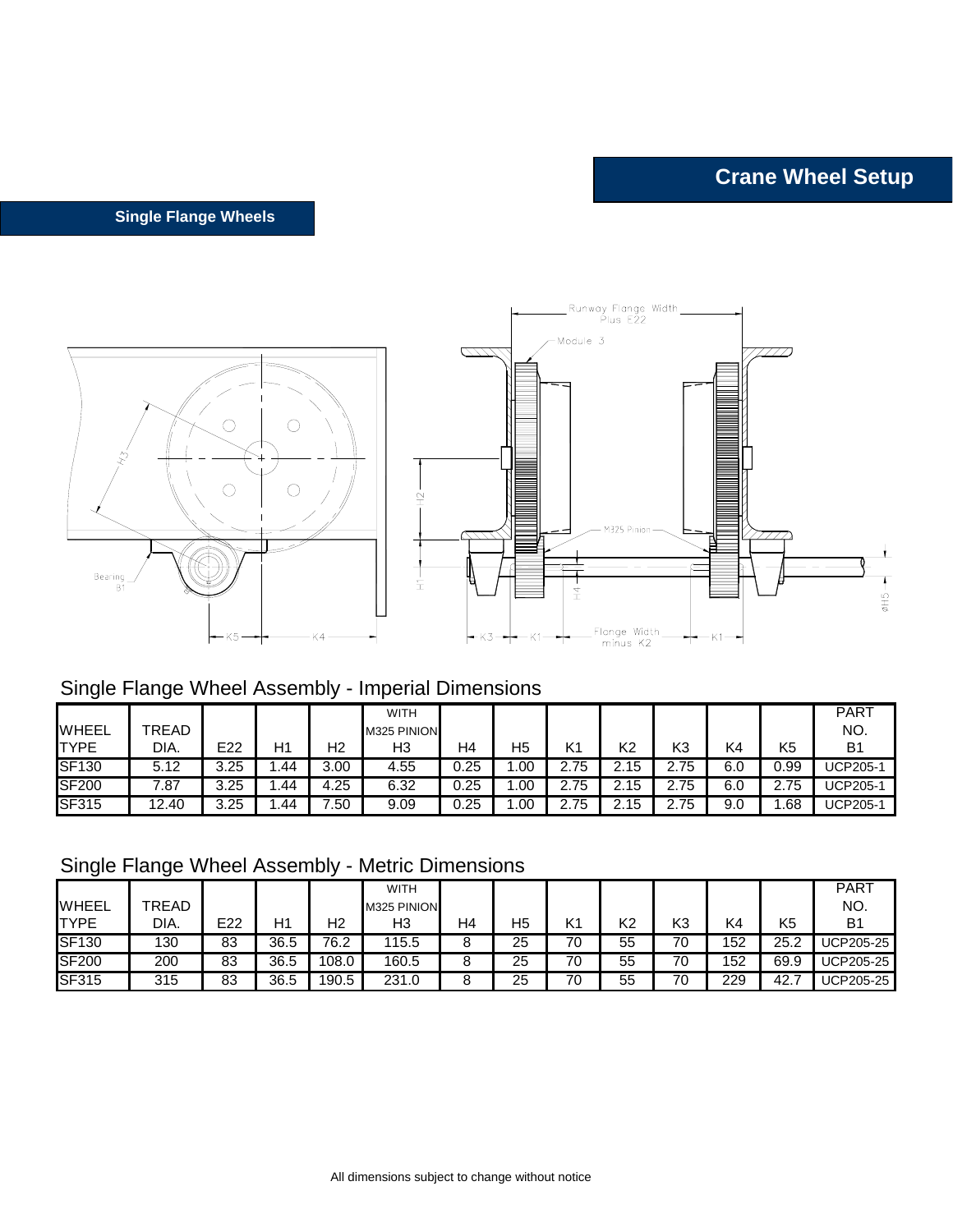**Double Flange Wheels**



| NO.   | DIAM. |      | D2    | D3   | D4   | D5 | D6              |      | D8    | D8    | D10        | D <sub>16</sub> | D17  |
|-------|-------|------|-------|------|------|----|-----------------|------|-------|-------|------------|-----------------|------|
| DF120 |       | 4.00 | .69   | 2.31 | .63  |    | SP1-120 SP2-120 | AP02 | 4.134 | 4.547 | 6.00       | <b>BP01</b>     | KP01 |
| DF200 | 7.87  | 4.50 | .86   | 2.65 | 3.25 |    | SP1-200 SP2-200 | AP03 | 5.906 | 6.319 | 6.50       | BP01            | KP01 |
| DF320 | 12.60 | 6.00 | 2.33  | 3.68 | 5.25 |    | SP1-320 SP2-320 | AP04 |       | 9.094 | 9.50       | <b>BP01</b>     | KP01 |
| DF500 | 19.69 | 8.00 | ົດ ດາ | .79  | 7.50 |    | SP1-500 SP2-500 | AP05 |       | 9.626 | 15.00 BP01 |                 | KP01 |

## Double Flange Wheel Assembly - Metric Dimensions

|             |                |     |    |     |     | <b>PART</b> | <b>PART</b> | <b>PART</b> | 18T           | 25T           |     | <b>PART</b>      | <b>PART</b> |
|-------------|----------------|-----|----|-----|-----|-------------|-------------|-------------|---------------|---------------|-----|------------------|-------------|
| <b>PART</b> | <b>FREAD I</b> |     |    |     |     | NO.         | NO.         | NO.         | <b>PINION</b> | <b>PINION</b> |     | NO               | NO.         |
| NO.         | DIAM.          | D1  | D2 | D3  | D4  | D5          | D6          | D7          | D8            | D8            | D10 | D16              | D17         |
| DF120       | 120            | 102 | 43 | 59  | 41  | SP1-120     | SP2-120     | AP02        | 105           | 115           | 152 | BP <sub>01</sub> | <b>KP01</b> |
| DF200       | 200            | 14  | 47 | 67  | 83  | SP1-200     | SP2-200     | AP03        | 150           | 161           | 165 | BP <sub>01</sub> | KP01        |
| DF320       | 320            | 152 | 59 | 93  | 133 | SP1-320     | SP2-320     | AP04        |               | 231           | 241 | BP <sub>01</sub> | KP01        |
| DF500       | 500            | 203 | 82 | 122 | 191 | SP1-500     | SP2-500     | AP05        |               | 245           | 381 | BP <sub>01</sub> | KP01        |

## Motor Plate - Imperial Dimensions Motor Plate - Metric Dimensions

| <b>PART</b> |                 |                       |                 |                 | PART  |
|-------------|-----------------|-----------------------|-----------------|-----------------|-------|
| NO.         | D <sub>11</sub> | D <sub>12</sub>       | D <sub>14</sub> | D <sub>15</sub> | NO.   |
| MP140       | 3.74            | 4.53                  | 5.50            | 5/16-18UNC      | MP140 |
| MP160       | 4.33            | $5.12$ $\blacksquare$ | 6.50            | 3/8-16UNC       | MP160 |
| MP200       | 5.12            | 6.50                  | 8.00            | 3/8-16UNC       | MP200 |

| <b>PART</b> |      |      |      |            | <b>PART</b> |                 |                 |     |                 |
|-------------|------|------|------|------------|-------------|-----------------|-----------------|-----|-----------------|
| NO.         | D11  | D12  | D14  | D15        | NO.         | D <sub>11</sub> | D <sub>12</sub> | D14 | D <sub>15</sub> |
| MP140       | 3.74 | 4.53 | 5.50 | 5/16-18UNC | MP140       | 95              | 115             | 140 | 5/16-18UNC      |
| MP160       | 4.33 | 5.12 | 6.50 | 3/8-16UNC  | MP160       | 110             | 130             | 165 | 3/8-16UNC       |
| MP200       | 5.12 | 6.50 | 8.00 | 3/8-16UNC  | MP200       | 130             | 165             | 203 | 3/8-16UNC       |